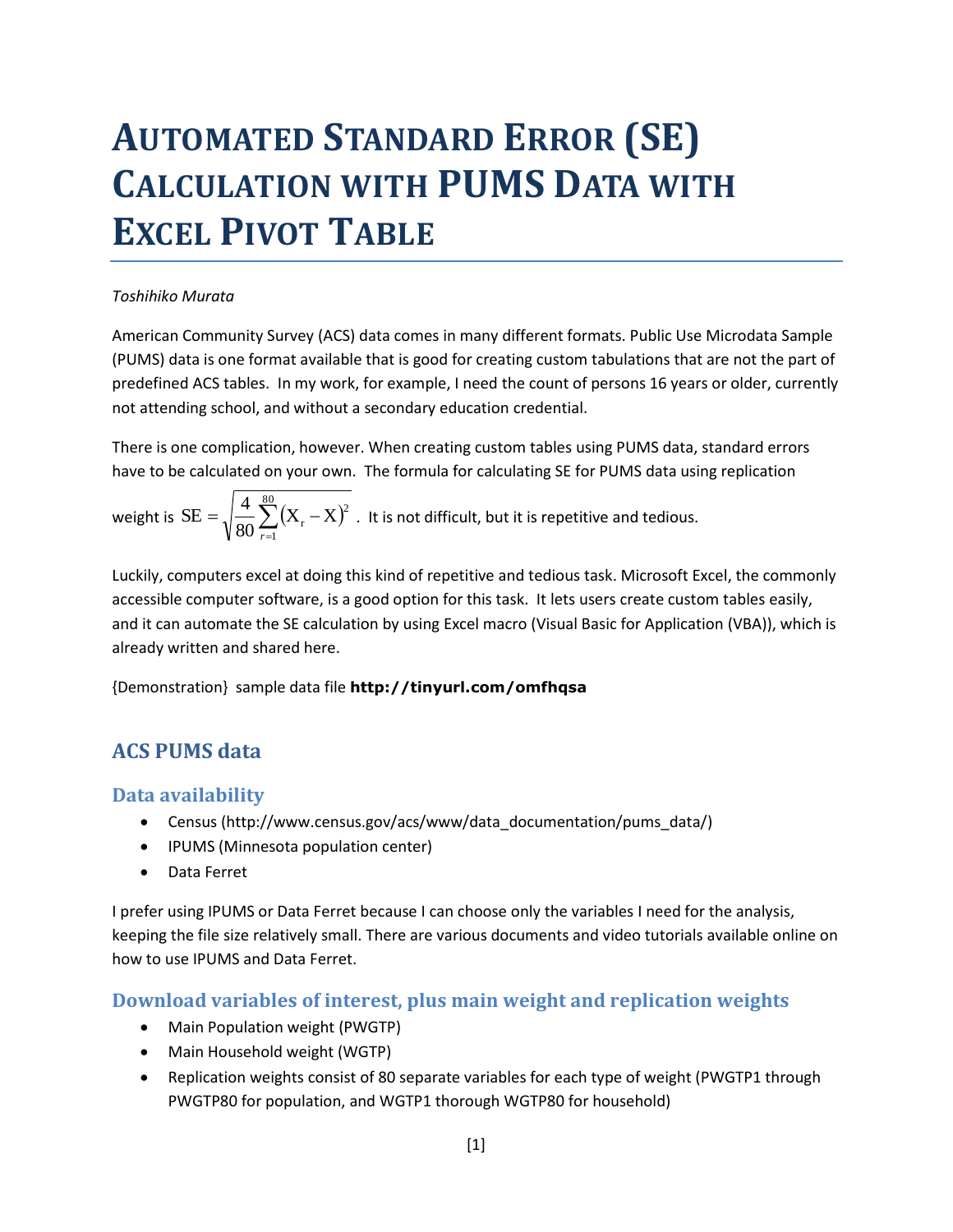File size can easily become very large because you need to get 81 variables for weights alone. An answer to "How big is too large for Excel Pivot table?" depends largely on the available memory of the computer used in the analysis. My work computer with 16GB of installed memory starts to complain with a database containing 100 variables and 1.7 million rows. The dataset, 2013 ACS 1Year Estimate for the entire U.S. population has a little over 3 million rows of records. This is too big to use in a raw data format. So if I need to use an entire file, I need some kind of work around.

### **Building the Pivot Table**

The first step is building a pivot table with the downloaded data. Select the "insert" tab from the ribbon, then click on the pivot table button to start the pivot table dialog. If you have the data file open, that data will be selected as the default. Pivot tables also work with external formats such as MS Access MS SQL Server tables.

| $9 - 8 - 22 =$<br><b>KIE</b>             |                                               |                        |                                                      | toshihiko_muratahtw154be1.xlsx - Microsoft Excel |                                  |                       |                                |                            |   |                                                              | أكراهما<br><b>PivotTable Tools</b> |                                                                              | $\mathbf{x}$            |
|------------------------------------------|-----------------------------------------------|------------------------|------------------------------------------------------|--------------------------------------------------|----------------------------------|-----------------------|--------------------------------|----------------------------|---|--------------------------------------------------------------|------------------------------------|------------------------------------------------------------------------------|-------------------------|
|                                          | <b>File</b><br>Home                           | Insert                 | Page Layout                                          |                                                  | Formulas<br>Data                 | Review                | View                           | Developer                  |   | Options                                                      | Design                             | $\circ$ $\circ$                                                              | $  \mathbb{R}$ $\times$ |
|                                          | o,<br>e en<br>PivotTable<br>Active<br>Field * | ⇒<br>≜↓<br>Group<br>Z↓ | $\frac{A}{Z}$ $\frac{Z}{A}$<br>Sort<br>Sort & Filter | Insert<br>Slicer *                               | ø<br>Refresh Change Data<br>Data | Source *              | <b>踢</b> Clear ▼<br>跟 Select * | Move PivotTable<br>Actions |   | 露<br>Calculations                                            | 佩<br><b>Tools</b>                  | 冒<br><b>Field List</b><br>$\frac{H}{H}$ +/- Buttons<br>Field Headers<br>Show |                         |
| D <sub>8</sub>                           |                                               |                        |                                                      | $f_x$<br>5651                                    |                                  |                       |                                |                            |   |                                                              |                                    |                                                                              | v                       |
| ⊿                                        | $\overline{A}$                                | B                      | $\mathsf{C}$                                         | D                                                | E                                | F                     |                                | G<br>H.                    |   | PivotTable Field List                                        |                                    |                                                                              | $\star \times$          |
| 1<br>$\overline{2}$                      | Drop Report Filter Fields Here                |                        |                                                      |                                                  |                                  |                       |                                |                            |   | 凾<br>$\blacktriangledown$<br>Choose fields to add to report: |                                    |                                                                              |                         |
| 3                                        |                                               |                        |                                                      |                                                  |                                  |                       |                                |                            |   |                                                              |                                    |                                                                              |                         |
| 4                                        | Sum of PWGTP                                  | $SCH$ $\rightarrow$    |                                                      |                                                  |                                  |                       |                                |                            |   | PWGTP79<br>PWGTP8                                            |                                    |                                                                              |                         |
| 5                                        | $\sqrt{1}$<br><b>SCHL</b>                     | 1                      | $\overline{2}$                                       |                                                  | 3 Grand Total                    |                       |                                |                            |   | PWGTP80                                                      |                                    |                                                                              |                         |
| 6                                        |                                               | 87896                  | 22579                                                | 14986                                            | 125461                           |                       |                                |                            |   | <b>PWGTP9</b>                                                |                                    |                                                                              |                         |
| $\overline{7}$                           |                                               | 4402                   | 28364                                                | 17997                                            | 50763                            |                       |                                |                            |   | <b>V</b> PWGTR                                               |                                    |                                                                              |                         |
| 8                                        | 3                                             | 1629                   | 43592                                                | 5651                                             | 50872                            |                       |                                |                            | ≡ | V <sub>SCH</sub>                                             |                                    |                                                                              |                         |
| 9                                        |                                               | 3037                   | 41453                                                | 4513                                             | 49003                            |                       |                                |                            |   | V SCHL<br>$\Box$ ST                                          |                                    |                                                                              | VE                      |
| 10                                       | 5                                             | 4530                   | 42609                                                | 4588                                             | 51727                            |                       |                                |                            |   |                                                              |                                    |                                                                              |                         |
| 11                                       | 6                                             | 7883                   | 42527                                                | 4216                                             | 54626                            |                       |                                |                            |   |                                                              |                                    | Drag fields between areas below:                                             |                         |
| 12                                       |                                               | 6657                   | 43802                                                | 4086                                             | 54545                            |                       |                                |                            |   | Report Filter                                                |                                    | Column Labels                                                                |                         |
| 13                                       | <b>Grand Total</b>                            |                        | 116034 264926                                        | 56037                                            | 436997                           |                       |                                |                            |   |                                                              |                                    | <b>SCH</b>                                                                   |                         |
| 14                                       |                                               |                        |                                                      |                                                  |                                  |                       |                                |                            |   |                                                              |                                    |                                                                              |                         |
| 15                                       |                                               |                        |                                                      |                                                  |                                  |                       |                                |                            |   | <b>Hill Row Labels</b>                                       |                                    | ъ<br>Values                                                                  |                         |
| 16<br>17                                 |                                               |                        |                                                      |                                                  |                                  |                       |                                |                            |   | <b>SCHL</b>                                                  | ▼                                  | Sum of PWGTP T                                                               |                         |
| 18                                       |                                               |                        |                                                      |                                                  |                                  |                       |                                |                            |   |                                                              | Defer Layout Update                |                                                                              | Update                  |
|                                          | $M + M$<br>Sheet1                             |                        |                                                      |                                                  | toshihiko_muratahtw154be1   4    | $\parallel \parallel$ |                                | ÞГ                         |   |                                                              |                                    |                                                                              |                         |
| 田 回 四<br>Ð<br>P.<br>$100\%$ (-)<br>Ready |                                               |                        |                                                      |                                                  |                                  |                       |                                |                            |   |                                                              |                                    |                                                                              |                         |

Once data is selected, click OK. The rest is simple --drag and drop variables into columns, rows and report filter areas of the pivot table--process. PUMS data is weighted (each case represents multiple cases), "values "or "pivot table data field" must be set to sum of main weight variable (PWGTP for population, WGTP for households).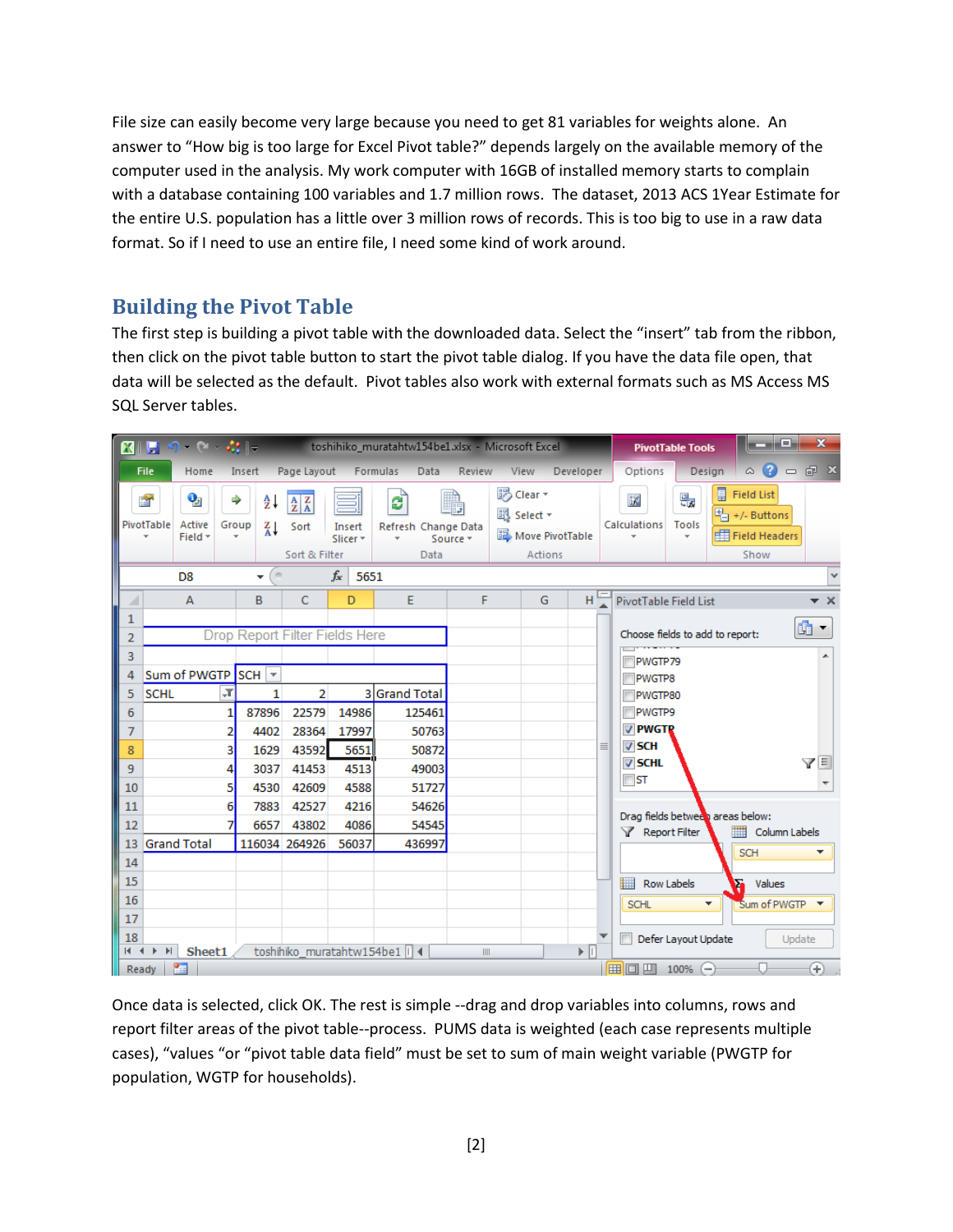# **Visual Basic Code for Calculating Standard Errors**

## **Visual Basic for Application (VBA) for Excel**

Excel Visual Basic for Application is an application development environment that is particularly suited for data and statistical work. It is full of useful data and statistics-related "objects" in this object oriented programming environment. For example, "Pivot table" is one of the Excel objects and is used here. This object is already fully developed and defined, so by using code, we are making this object do useful things and capturing the results.

Interaction with VBA code takes place in a separate "Visual Basic for Application" window. The easiest way to get this window is from the ribbon. The buttons to start this window is hidden by the default. To show this button, use" Customize the ribbon" dialog, and check the "developer" option. This will add the "developer" tab on ribbon.



#### **Locations to Store Visual Basic Codes**

The VBA Codes can be saved in an individual workbook, or in the default VBA code storage called "Personal Macro Workbook (personal.xlsb)". One advantage of storing codes here is that once this workbook is created, codes in this workbook are always available anytime you start Excel.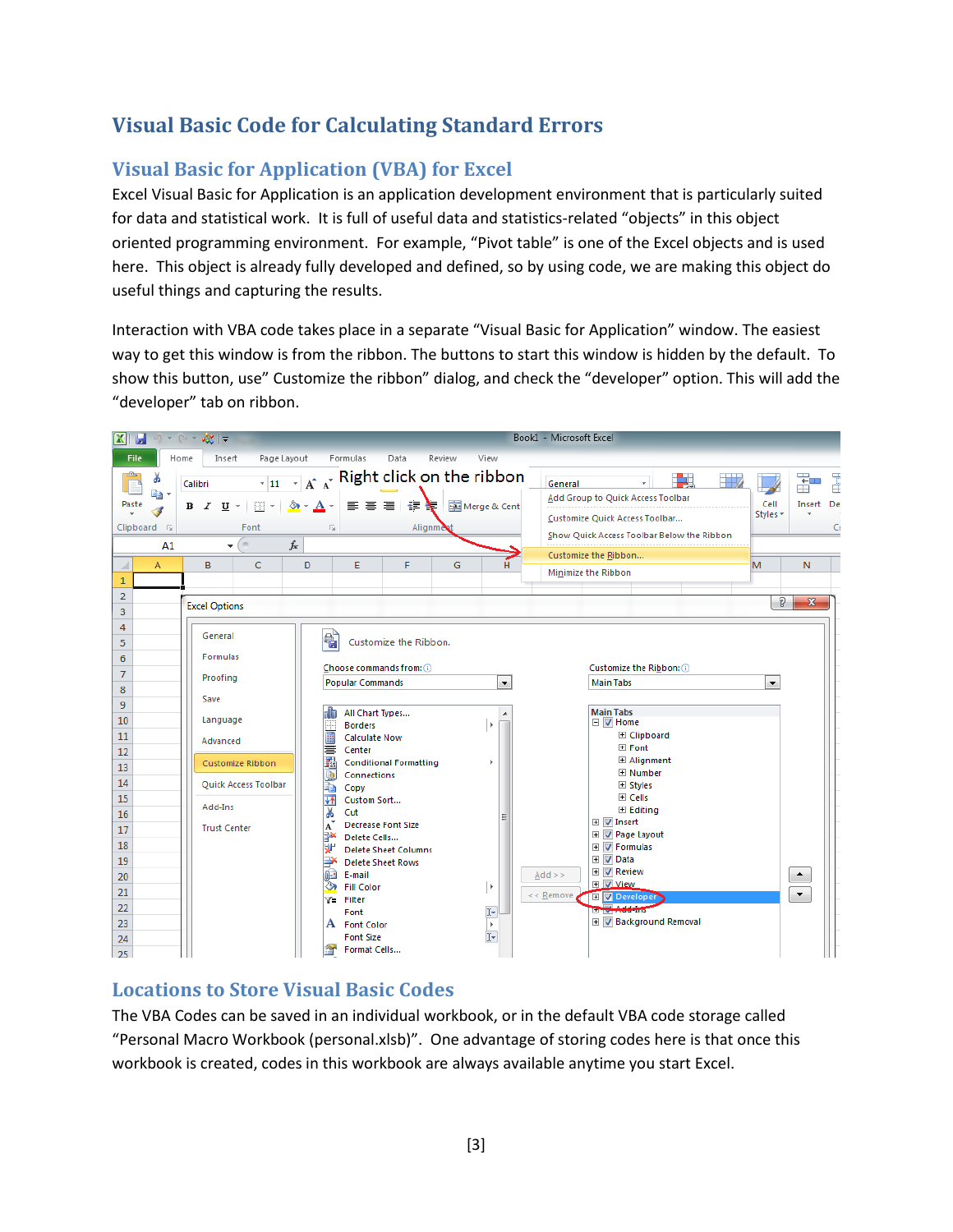The easiest way to create this workbook is by "record a macro". When a macro is recorded and saved, Excel will create and save the personal macro workbook with the proper name and the location ( C:\Users\<username>\AppData\Roaming\Microsoft\Excel\XLSTART\personal.xlsb).

To record a macro, go to the developer tab on the ribbon, and click the record macro button (see below).

| X<br>Ы                                                                                                                                                                                                                                                                                                                                                                                        | $ e^{9}e  =$                                                      |                                      |             |                                                                       |  |  |  |  |
|-----------------------------------------------------------------------------------------------------------------------------------------------------------------------------------------------------------------------------------------------------------------------------------------------------------------------------------------------------------------------------------------------|-------------------------------------------------------------------|--------------------------------------|-------------|-----------------------------------------------------------------------|--|--|--|--|
| File<br>Home                                                                                                                                                                                                                                                                                                                                                                                  | Page Layout<br>Insert                                             | Formulas                             | Data        | Review<br>View                                                        |  |  |  |  |
| <b>Visual</b><br>Macros<br><b>Basic</b>                                                                                                                                                                                                                                                                                                                                                       | Record Macro<br>Use Relative References<br>Macro Security<br>Code | Add-Ins<br>COM<br>Add-Ins<br>Add-Ins | Insert<br>÷ | Properties<br>View Code<br>Design<br>司 Run Dialog<br>Mode<br>Controls |  |  |  |  |
| A1                                                                                                                                                                                                                                                                                                                                                                                            | $\equiv$                                                          | $f_x$                                |             |                                                                       |  |  |  |  |
| F.<br>A<br>F<br>G<br>⊿<br>B.<br>P<br>$\mathbf{x}$<br><b>Record Macro</b><br>$\mathbf{1}$<br>$\overline{2}$<br>Macro name:<br>3<br>Macro <sub>2</sub><br>4<br>Shortcut key:<br>5<br>$Ctrl +$<br>6<br>Store macro in:<br>$\overline{7}$<br>Personal Macro Workbook<br>۰<br>8<br>Personal Macro Workbook<br>9<br>Des New Workbook<br>This Workbook<br>10<br>11<br>12<br>13<br>Cancel<br>OK<br>14 |                                                                   |                                      |             |                                                                       |  |  |  |  |
| 15<br>$\sigma$                                                                                                                                                                                                                                                                                                                                                                                |                                                                   |                                      |             |                                                                       |  |  |  |  |

In the record macro dialog box, select personal macro workbook option from the dropdown list, and click OK. Then do something (like selecting a different cell). Click on **The Stop Recording** to stop. Open VBA window by clicking the "Visual Basic" button on the "Developer" tab. The code just created from recoding is saved under VBA Projects ("prosonal.xlsb"), Modules – Module 1, sub Macro1().